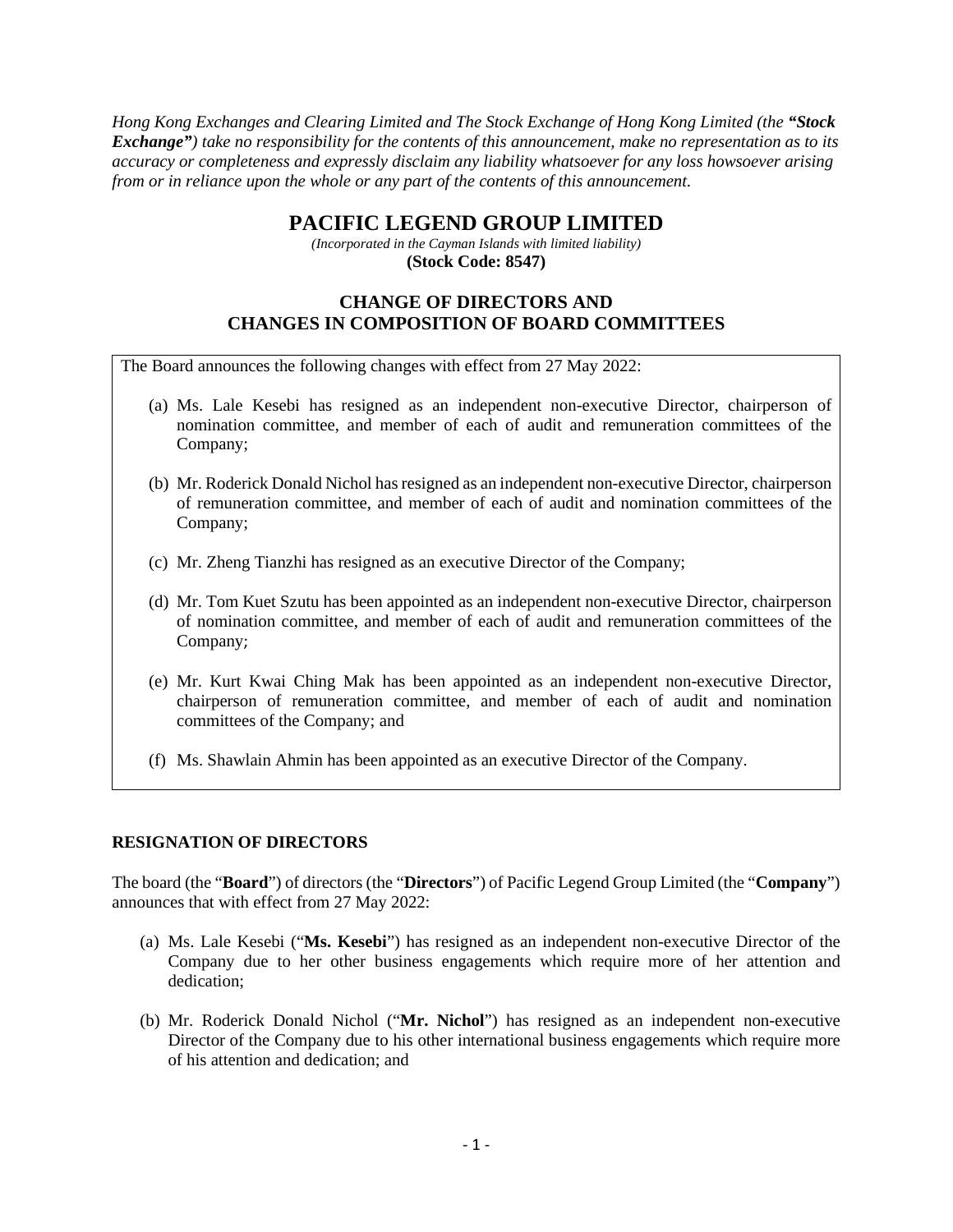(c) Mr. Zheng Tianzhi ("**Mr. Zheng**") has resigned as an executive Director of the Company due to his other business engagements which require more of his attention and dedication.

Ms. Kesebi, Mr. Nichol and Mr. Zheng have all confirmed to the Company that they have no disagreement with the Board and there is no other matter relating to their resignations that need to be brought to the attention of the shareholders of the Company or the Stock Exchange.

The Board would like to take this opportunity to express its sincere gratitude and great appreciation to Ms. Kesebi, Mr. Nichol and Mr. Zheng for their valuable contributions to the Company during their respective tenures in office and wish them every success in future.

#### **APPOINTMENT OF DIRECTORS**

The Board is pleased to announce that with effect from 27 May 2022:

- (a) Mr. Tom Kuet Szutu ("**Mr. Szutu**") and Mr. Kurt Kwai Ching Mak ("**Mr. Mak**") have been appointed as independent non-executive Directors of the Company; and
- (b) Ms. Shawlain Ahmin ("**Ms. Ahmin**") has been appointed as an executive Director of the Company.

Mr. Szutu, aged 49, is currently the managing director of KNYSE Inc., a business management and strategy consulting firm incorporated in Canada. He was previously a director and chief operating officer of Daymak Inc., a company incorporated in Canada making and designing of light electric vehicles. He graduated from Haskayne School of Business of the University of Calgary, with a bachelor's degree of commerce. He also holds a Chartered Investment Manager designation from the Canadian Securities Institute with over 25 years of experience in finance, capital markets and corporate governance.

Mr. Mak, aged 55, is currently the chief financial officer of Daymak Inc. He has over 20 years of operational and senior finance experiences. He obtained a bachelor's degree of commerce in accounting from University of Saskatchewan in Canada and is currently a member of Chartered Professional Accountants of Ontario.

Ms. Ahmin, aged 50, is currently a director of, and holds 50% interest in LW Secretaries Limited, a company incorporated in Hong Kong for the provision of company secretarial services to corporate and individual clients in Hong Kong and mainland China. She obtained a bachelor's degree of arts in translation and Chinese from the Hong Kong Polytechnic University and has more than 25 years' experiences in corporate services, business development, and strategic planning and operations.

Save as disclosed above, Mr. Szutu, Mr. Mak and Ms. Ahmin have not held any directorship in any other public listed companies during the three years preceding the date of this announcement nor does each of them, as at the date of this announcement, have any relationship with each other or with any Directors, senior management, substantial shareholders or controlling shareholders of the Company.

As at the date of this announcement, Mr. Szutu, Mr. Mak and Ms. Ahmin do not have any interests in the shares or underlying shares of the Company within the meaning of Part XV of Securities and Futures Ordinance (Chapter 571 of Laws of Hong Kong).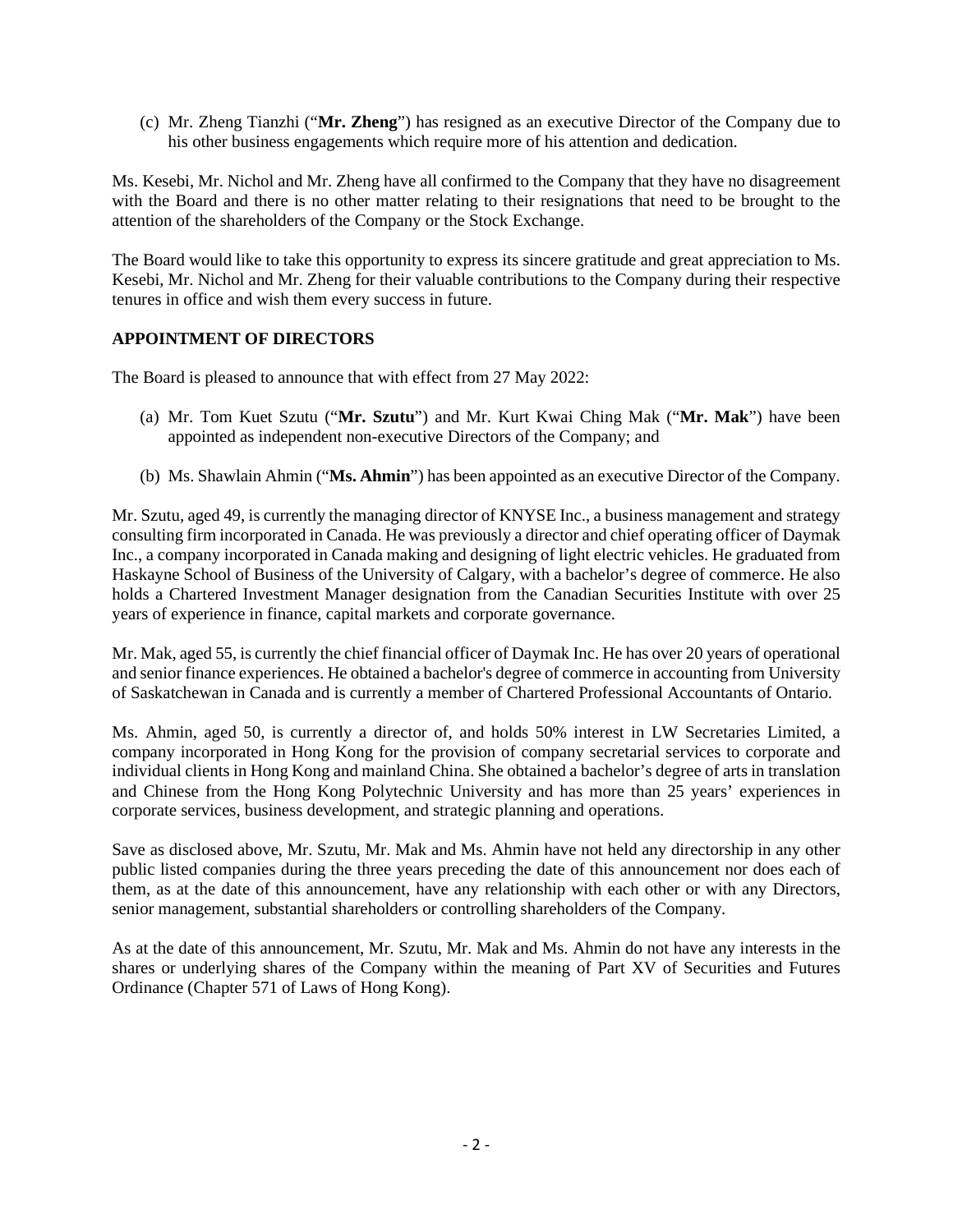Pursuant to their respective appointment letters, (i) the appointments of Mr. Szutu and Mr. Mak are both for an initial term of one year commencing on the date of their appointments. During the initial term, either party to the letter of appointment shall be entitled to terminate the letter of appointment by serving not less than three months' written notice upon the other side; (ii) Mr. Szutu and Mr. Mak are entitled to receive an annual director's fee of HK\$60,000 each, which are commensurate with their duties and responsibilities held and are approved by the Board with reference to the prevailing market situation. Both Mr. Szutu and Mr. Mak will not be entitled to any bonus payment.

Pursuant to Ms. Ahmin's service agreement with the Company, (i) the appointment of Ms. Ahmin is for an initial term of three years commencing on the date of her appointment, and would continue thereafter unless and until terminated by either party by giving at least three months' notice in writing; (ii) she is entitled to receive a fixed salary of HK\$180,000 per annum, together with any other emolument as determined by the Board from time to time based on her performance, experience, responsibilities and prevailing market conditions.

Mr. Szutu, Mr. Mak and Ms. Ahmin shall hold office until the next annual general meeting of the Company pursuant to Article 83(3) of the Articles of Association of the Company, and be eligible for re-election in such annual general meeting. They will also be subject to retirement by rotation and re-election in accordance with Article 84(1) of the Articles of Association of the Company.

To the best of the Director's knowledge, information and belief, having made reasonable enquiry and save as disclosed above, there are no other matters concerning Mr. Szutu, Mr. Mak and Ms. Ahmin that need to be brought to the attention of the shareholders of the Company nor is there any information required to be disclosed pursuant to Rules  $17.50(2)(h)$  to  $17.50(2)(v)$  of the Rules Governing the Listing of Securities on GEM of the Stock Exchange (the "**GEM Listing Rules**").

### **CHANGE IN COMPOSITION OF BOARD COMMITTEES**

The Board also announces that, with effect from 27 May 2022:

- (a) Ms. Kesebi has resigned as (i) the chairperson of the nomination committee, (ii) a member of each of the audit committee and remuneration committee;
- (b) Mr. Nichol has resigned as (i) the chairperson of the remuneration committee, (ii) a member of each of the audit committee and nomination committee;
- (c) Mr. Szutu has been appointed as (i) the chairperson of the nomination committee, (ii) a member of each of the audit committee and remuneration committee; and
- (d) Mr. Mak has been appointed as (i) the chairperson of the remuneration committee, (ii) a member of each of the audit committee and nomination committee.

Save as disclosed above, Mr. Szutu and Mr. Mak do not hold any other positions with the Company or its subsidiaries. Ms. Ahmin will be appointed as a director of certain subsidiaries of the Company, but she will not join any of the above-mentioned board committees.

The Board would like to take this opportunity to welcome Mr. Szutu, Mr. Mak and Ms. Ahmin to join the Board.